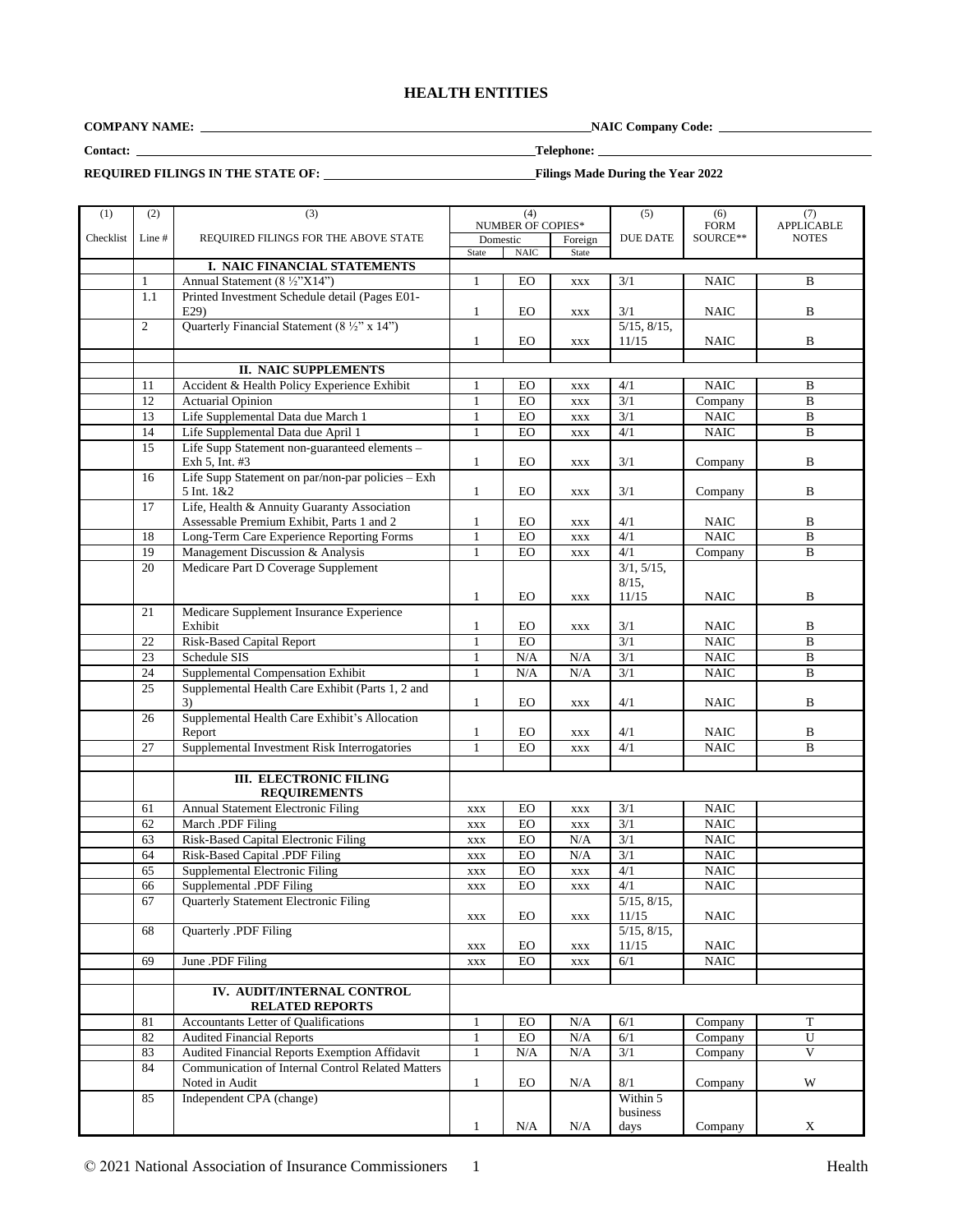| (1)       | (2)                                                | (3)                                                                        | (4)<br><b>NUMBER OF COPIES*</b> |                  | (5)              | (6)<br><b>FORM</b>       | (7)<br><b>APPLICABLE</b>       |              |
|-----------|----------------------------------------------------|----------------------------------------------------------------------------|---------------------------------|------------------|------------------|--------------------------|--------------------------------|--------------|
| Checklist | Line #                                             | REQUIRED FILINGS FOR THE ABOVE STATE                                       | Domestic                        |                  | Foreign          | <b>DUE DATE</b>          | SOURCE**                       | <b>NOTES</b> |
|           |                                                    |                                                                            | State                           | NAIC             | State            |                          |                                |              |
|           | 86                                                 | Management's Report of Internal Control Over<br><b>Financial Reporting</b> | $\mathbf{1}$                    | N/A              | N/A              | 8/1                      | Company                        | Y            |
|           | 87                                                 | Notification of Adverse Financial Condition                                |                                 |                  |                  | Within 5                 |                                |              |
|           |                                                    |                                                                            |                                 |                  |                  | business                 |                                |              |
|           |                                                    |                                                                            | $\mathbf{1}$                    | N/A              | N/A              | days                     | Company                        | Z            |
|           | 88                                                 | Relief from the five-year rotation requirement for                         |                                 |                  |                  |                          |                                |              |
|           |                                                    | lead audit partner                                                         | $\mathbf{1}$                    | EO               | 1                | 3/1                      | Company                        | AA           |
|           | 89                                                 | Relief from the one-year cooling off period for                            |                                 |                  |                  |                          |                                |              |
|           |                                                    | independent CPA                                                            | $\mathbf{1}$                    | <b>EO</b>        | $\mathbf{1}$     | 3/1                      | Company                        | <b>BB</b>    |
|           | 90                                                 | Relief from the Requirements for Audit<br>Committees                       | $\mathbf{1}$                    | EO               | $\mathbf{1}$     | 3/1                      | Company                        | CC           |
|           | 91                                                 | Request for Exemption to File Management's                                 |                                 |                  |                  |                          |                                |              |
|           |                                                    | Report of Internal Control Over Financial                                  |                                 |                  |                  |                          |                                |              |
|           |                                                    | Reporting                                                                  | $\mathbf{1}$                    | N/A              | N/A              | 12/1                     | Company                        |              |
|           |                                                    |                                                                            |                                 |                  |                  |                          |                                |              |
|           |                                                    | <b>V. STATE REQUIRED FILINGS</b>                                           |                                 |                  |                  |                          |                                |              |
|           | 100                                                | Certificate of Compliance of Advertising. See 25A                          |                                 |                  |                  |                          |                                |              |
|           |                                                    | S.C. Code Ann. Regulation 69-17, Section 17.                               |                                 |                  |                  |                          |                                |              |
|           |                                                    | (Insurers Writing A&H, Only) Email to                                      |                                 |                  |                  |                          |                                |              |
|           |                                                    | marketreg@doi.sc.gov                                                       | $\mathbf{1}$                    | $\boldsymbol{0}$ | 1                | 3/1                      | <b>State</b>                   | $\Omega$     |
|           | 101                                                | Corporate Governance Annual Disclosure***                                  | $\overline{1}$                  | $\overline{0}$   | $\overline{0}$   | 6/1                      | Company                        |              |
|           | Filings Checklist (with Column 1 completed)<br>102 |                                                                            | $\mathbf{1}$                    | $\Omega$         | $\Omega$         | 3/1                      | <b>State</b>                   |              |
|           | 103                                                | Form B-Holding Company Registration Statement                              | $\overline{0}$<br>$\mathbf{1}$  |                  | $\Omega$         | 3/1                      | $\overline{\mathrm{Comp}}$ any |              |
|           | 104                                                | Form F-Enterprise Risk Report ****                                         | $\Omega$<br>1                   |                  | $\Omega$         | $\overline{3/1}$         | Company                        |              |
|           | 105                                                | <b>ORSA *****</b>                                                          | $\mathbf{1}$                    | $\mathbf{0}$     | $\overline{0}$   | 12/31                    | Company                        |              |
|           | 106                                                | Premium Tax                                                                | $\mathbf{1}$                    | $\overline{0}$   | $\mathbf{1}$     | $\overline{3/1}$         | <b>State</b>                   | P            |
|           | 107                                                | <b>State Filing Fees</b>                                                   | $\mathbf{1}$                    | $\theta$         | $\mathbf{1}$     | 3/1                      | <b>State</b>                   | $\mathbf R$  |
|           | 108                                                | <b>Signed Jurat</b>                                                        | $\mathbf{1}$                    | $\Omega$         | $\overline{0}$   | $\overline{3}/1$         | <b>NAIC</b>                    |              |
|           | 109                                                | HMO Supplement Form 1122                                                   | 1                               | $\Omega$         | 1                | 3/1                      | State                          |              |
|           | 110                                                | Comprehensive Annual Analysis                                              | $\mathbf{1}$                    | $\overline{0}$   | $\Omega$         | 3/15                     | <b>State</b>                   | N            |
|           | 111                                                | <b>Comprehensive Quarterly Analysis</b>                                    |                                 |                  |                  | $\overline{6/1, 9/1},$   |                                |              |
|           |                                                    |                                                                            | $\mathbf{1}$                    | $\boldsymbol{0}$ | $\boldsymbol{0}$ | 12/1                     | <b>State</b>                   | N            |
|           | 112                                                | SC Health Ins. Pool Assessment Base Reporting                              | $\mathbf{1}$                    | $\theta$         | $\mathbf{1}$     | $\overline{3/1}$         | State                          | Q            |
|           |                                                    | Form. Contact: cynthia.matlack@bcbssc.com                                  |                                 |                  |                  |                          |                                |              |
|           |                                                    |                                                                            |                                 |                  |                  |                          |                                |              |
|           | 113                                                | Membership by County in SC (for domestic and                               | $\mathbf{1}$                    | $\Omega$         | $\mathbf{1}$     | $\overline{3/1, 5/15}$ , | <b>State</b>                   |              |
|           |                                                    | foreign HMOs only) Email to drogers@doi.sc.gov                             |                                 |                  |                  | $8/15$ .                 |                                |              |
|           |                                                    |                                                                            |                                 |                  |                  | 11/15                    |                                |              |
|           | 114                                                | <b>Information Security Program Compliance</b>                             | $\mathbf{1}$                    | $\mathbf{0}$     | $\overline{0}$   | 2/15                     | <b>State</b>                   | DD           |

\*If XXX appears in this column, this state does not require this filing if hard copy is filed with the state of domicile and if the data is filed **electronically with the NAIC. If N/A appears in this column, the filing is required with the domiciliary state. EO (electronic only filing).**

**\*\*If Form Source is NAIC, the form should be obtained from the appropriate vendor.**

\*\*\*For those states that have adopted the NAIC Corporate Governance Annual Disclosure Model Act, an annual disclosure is required of all insurers or insurance groups by June 1. The Corporate Governance Annual Disclosure is a state filing only and should not be submitted by the company to the NAIC. Note however that this filing is intended to be submitted to the lead state if filed at the insurance group level. For more **information on lead states, see the following NAIC URL:** [http://www.naic.org/public\\_lead\\_state\\_report.htm](http://www.naic.org/public_lead_state_report.htm).

\*\*\*\*For those states that have adopted the NAIC updated Holding Company Model Act, a Form F filing is required annually by holding company groups. Consistent with the Form B filing requirements, the Form F is a state filing only and should not be submitted by the company to the NAIC. Note however that this filing is intended to be submitted to the lead state. For more information on lead states, see the following NAIC URL: [http://www.naic.org/public\\_lead\\_state\\_report.htm](http://www.naic.org/public_lead_state_report.htm)

\*\*\*\*\*For those states that have adopted the NAIC Risk Management and Own Risk and Solvency Assessment Model Act, a summary report is required annually by insurers and insurance groups above a specified premium threshold. The ORSA Summary Report is a state filing only and should not be submitted by the company to the NAIC. Note however that this filing is intended to be submitted to the lead state if filed at the **insurance group level. For more information on lead states, see the following NAIC URL:** [http://www.naic.org/public\\_lead\\_state\\_report.htm](http://www.naic.org/public_lead_state_report.htm)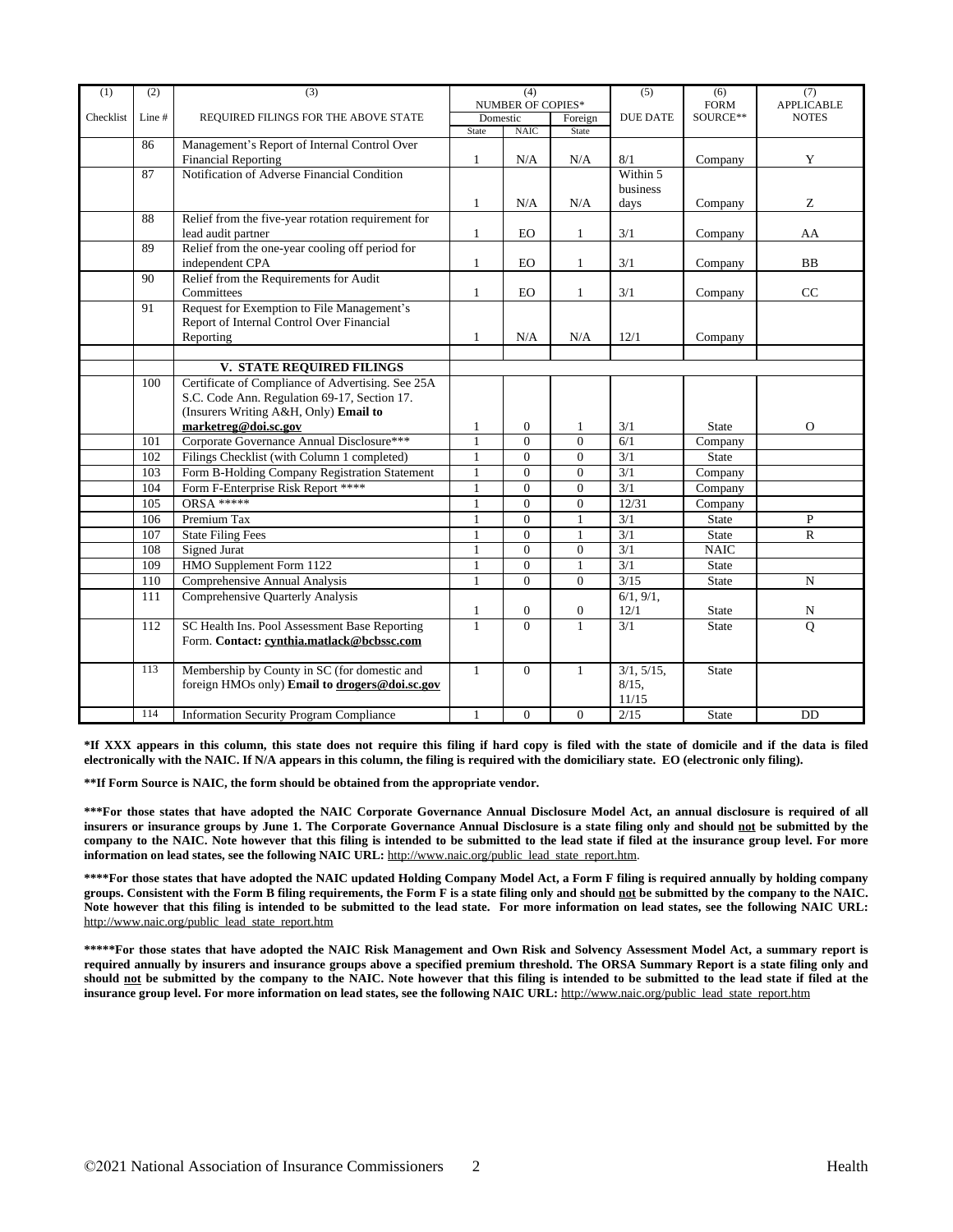|              | <b>NOTES AND</b><br><b>INSTRUCTIONS (A-K)</b><br><b>APPLY TO ALL</b><br><b>FILINGS)</b> |                                                                                                                                                                                                                                                                                                                                                                                                                                                                                                                                                                                                                                                       |                                                                                                                             |
|--------------|-----------------------------------------------------------------------------------------|-------------------------------------------------------------------------------------------------------------------------------------------------------------------------------------------------------------------------------------------------------------------------------------------------------------------------------------------------------------------------------------------------------------------------------------------------------------------------------------------------------------------------------------------------------------------------------------------------------------------------------------------------------|-----------------------------------------------------------------------------------------------------------------------------|
| A            | <b>Required Filings Contact</b><br>Person:                                              | <b>Chief Financial Analyst</b><br>Michael Shull<br>Financial Regulation & Solvency Division<br>mshull@doi.sc.gov<br>803-737-6221                                                                                                                                                                                                                                                                                                                                                                                                                                                                                                                      | Premium Tax Form Questions:<br>Sharon Waddell<br><b>Tax Manager</b><br>swaddell@doi.sc.gov<br>803-737-4910                  |
| B            | <b>Mailing Address:</b>                                                                 | Physical Address:<br>South Carolina Department of Insurance<br>1201 Main Street, Suite 1000<br>Columbia, SC 29201                                                                                                                                                                                                                                                                                                                                                                                                                                                                                                                                     | Mailing Address:<br>South Carolina Department of Insurance<br>Post Office Box 100105<br>Columbia, South Carolina 29202-3105 |
| $\mathbf C$  | Mailing Address for Filing<br>Fees:                                                     | N/A. Electronic filing now required. Go to<br>https://online.doi.sc.gov/Eng/Members/Login.aspx, and enter UserId and Password to<br>access Insurer Fee & Premium Tax Forms and Instructions.                                                                                                                                                                                                                                                                                                                                                                                                                                                          |                                                                                                                             |
| D            | Mailing Address for<br>Premium Tax Payments:                                            | N/A. Electronic filing now required. Go to<br>https://online.doi.sc.gov/Eng/Members/Login.aspx, and enter UserId and Password to<br>access Insurer Fee & Premium Tax Forms and Instructions.                                                                                                                                                                                                                                                                                                                                                                                                                                                          |                                                                                                                             |
| E            | Delivery Instructions:                                                                  | All required filings must be physically received in the Department no later than the<br>indicated due date. If the due date falls on a weekend or a holiday, the next business day<br>will be considered the due date.                                                                                                                                                                                                                                                                                                                                                                                                                                |                                                                                                                             |
| F            | Late Filings:                                                                           | Companies will be fined for a late filing on a case-by-case basis.                                                                                                                                                                                                                                                                                                                                                                                                                                                                                                                                                                                    |                                                                                                                             |
| G            | Original Signatures:                                                                    | Original signatures are required on all required filings.                                                                                                                                                                                                                                                                                                                                                                                                                                                                                                                                                                                             |                                                                                                                             |
| H            | Signature/Notarization/Certif<br>ication:                                               | Required annual statements must be verified by at least two of its principal officers, at<br>least one of whom prepared or supervised the preparation of the annual statement. See<br>S.C. Code Ann. Section 38-13-80(A).                                                                                                                                                                                                                                                                                                                                                                                                                             |                                                                                                                             |
| I            | Amended Filings:                                                                        | Amended items must be filed within 10 days of their amendment, along with an<br>explanation of the amendments. The signature requirements for the original filing should<br>be followed for any amendment.                                                                                                                                                                                                                                                                                                                                                                                                                                            |                                                                                                                             |
| J            | Exceptions from normal<br>filings:                                                      | Foreign companies should supply a written copy of any exemption or extension received<br>by its state of domicile at least 10 days prior to the filing due date to receive an exemption<br>or extension from the Department. Domestic companies should apply for an exemption or<br>extension at least fifteen days prior to the filing due date.                                                                                                                                                                                                                                                                                                     |                                                                                                                             |
| K            | Bar Codes (State or NAIC):                                                              | Required only for NAIC filings. Please follow the instructions in the NAIC Annual<br><b>Statement Instructions.</b>                                                                                                                                                                                                                                                                                                                                                                                                                                                                                                                                   |                                                                                                                             |
| L            | Signed Jurat:                                                                           | Not required from foreign insurers.                                                                                                                                                                                                                                                                                                                                                                                                                                                                                                                                                                                                                   |                                                                                                                             |
| M            | <b>NONE Filings:</b>                                                                    | See NAIC Annual Statement Instructions.                                                                                                                                                                                                                                                                                                                                                                                                                                                                                                                                                                                                               |                                                                                                                             |
| N            | CAA and CQA                                                                             | Domestics, only. The filings must be submitted electronically in Microsoft Word format<br>to the Chief Financial Analyst via mshull@doi.sc.gov. A hard copy filing is not required.                                                                                                                                                                                                                                                                                                                                                                                                                                                                   |                                                                                                                             |
| $\mathbf{O}$ | Special Filings:                                                                        | *** Send electronically to marketreg@doi.sc.gov. Certificate of Compliance of<br>Advertising (insurers writing A&H, only) pursuant to 25A S.C. Code Ann. Regulation 69-<br>17, Section 17B. Each insurer required to file an Annual Statement which is now or which<br>hereafter becomes subject to the provisions of these rules must file with the Department a<br>Certificate of Compliance executed by an authorized officer of the insurer wherein it is<br>stated that, to the best of his knowledge, information and belief, the advertisements which<br>were disseminated by the insurer during the preceding statement year complied or were |                                                                                                                             |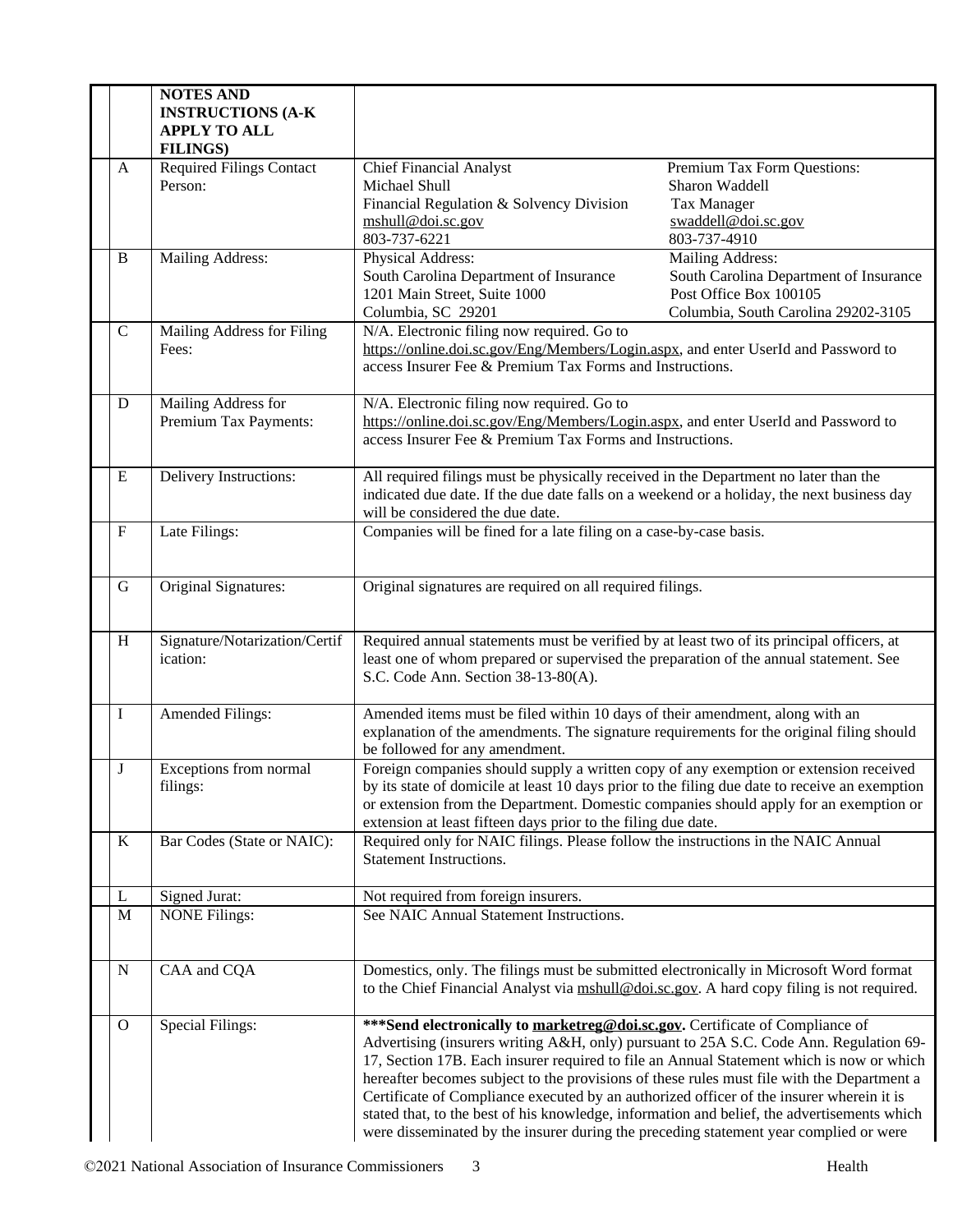|              |                                                                                | made to comply in all respects with the provisions of these rules and the Insurance Laws<br>of this State as implemented and interpreted by these rules. The SCDOI has prepared a<br>sample template that may be utilized for completion of this certification. You may find it<br>online at the following link: https://doi.sc.gov/DocumentCenter/View/13307/Certificate-<br>of-Compliance-of-Advertisng-Template-FINAL |
|--------------|--------------------------------------------------------------------------------|--------------------------------------------------------------------------------------------------------------------------------------------------------------------------------------------------------------------------------------------------------------------------------------------------------------------------------------------------------------------------------------------------------------------------|
|              |                                                                                | The certification may be submitted electronically to MarketReg@doi.sc.gov.                                                                                                                                                                                                                                                                                                                                               |
| $\mathbf{P}$ | Insurer Fee & Premium Tax<br>Forms and Instructions:                           | Electronic filing now required. Go to https://online.doi.sc.gov/Eng/Members/Login.aspx,<br>and enter UserId and Password to access Insurer Fee & Premium Tax Forms and<br>Instructions. Questions: Sharon Waddell, Tax Manager, swaddell@doi.sc.gov or 803-737-<br>4910.                                                                                                                                                 |
| Q            | <b>SC Health Ins. Pool</b><br><b>Assessment Base Reporting</b><br>Form:        | Please submit ORIGINAL signed form to the address at the top of the form and NOT to<br>the South Carolina Department of Insurance. Please send via regular mail or an email<br>signed pdf copy to Cynthia Matlack.                                                                                                                                                                                                       |
|              |                                                                                | Submit by MARCH 1, 2022, to:                                                                                                                                                                                                                                                                                                                                                                                             |
|              |                                                                                | Cynthia Matlack, AX-555                                                                                                                                                                                                                                                                                                                                                                                                  |
|              |                                                                                | <b>BlueCross BlueShield of SC</b><br>I-20 at Alpine Road                                                                                                                                                                                                                                                                                                                                                                 |
|              |                                                                                | Columbia, SC 29219                                                                                                                                                                                                                                                                                                                                                                                                       |
|              |                                                                                | Tel (803) 264-2717                                                                                                                                                                                                                                                                                                                                                                                                       |
|              |                                                                                | E-mail cynthia.matlack@bcbssc.com                                                                                                                                                                                                                                                                                                                                                                                        |
|              |                                                                                | https://doi.sc.gov/DocumentCenter/View/13671/SCHIP-2022?bidId=<br>Electronic filing now required. Go to https://online.doi.sc.gov/Eng/Members/Login.aspx,                                                                                                                                                                                                                                                                |
| $\mathbf R$  | Filing Fees:                                                                   | and enter UserId and Password to access Insurer Fee & Premium Tax Forms and<br>Instructions. Questions: Sharon Waddell, Tax Manager, swaddell@doi.sc.gov or 803-737-<br>4910.                                                                                                                                                                                                                                            |
| S            | Actuarial Opinion Summary:                                                     | In addition to Statements of Actuarial Opinion filed with annual financial statements on or<br>before March 1 the Actuarial Opinion Summary (AOS) is required by March 15. The<br>AOS will be maintained as confidential by the Department pursuant to S.C. Code Ann.<br>Section 38-13-160 (2002).                                                                                                                       |
|              |                                                                                | The AOS must be prepared as prescribed by the instructions including but not limited to:<br>• the actuary's range of reasonable estimates and/or point estimates for loss and loss<br>adjustment expense reserves                                                                                                                                                                                                        |
|              |                                                                                | • the difference between the insurer's carried reserves and the point estimate and/or range<br>of reasonable estimates                                                                                                                                                                                                                                                                                                   |
|              |                                                                                | • an explanation of any exceptional adverse development                                                                                                                                                                                                                                                                                                                                                                  |
| T            | Accountants Letter of<br>Qualifications:                                       | See Section 12 of Regulation 69-70 - Annual Audited Financial Reporting Regulation<br>which can be accessed under "Attachments to State Filing Checklists."                                                                                                                                                                                                                                                              |
| U            | <b>Audited Financial Reports:</b>                                              | See Section 4 of Regulation 69-70 - Annual Audited Financial Reporting Regulation<br>which can be accessed under "Attachments to State Filing Checklists."                                                                                                                                                                                                                                                               |
| V            | Audited Financial Reports -<br><b>Exemptions Affidavit:</b>                    | See Section 17 of Regulation 69-70 - Annual Audited Financial Reporting Regulation<br>which can be accessed under "Attachments to State Filing Checklists."                                                                                                                                                                                                                                                              |
|              |                                                                                | Insurer must file (i.e., it is not automatically exempt) either: Premium and Policyholders<br>or Certificate holders Exemption Affidavit or Financial or Organizational Hardship<br>Exemption Affidavit which can be accessed under "Attachments to State Filing<br>Checklists."                                                                                                                                         |
| W            | Communication of Internal<br><b>Control Related Matters</b><br>Noted in Audit: | See Section 11 of Regulation 69-70 - Annual Audited Financial Reporting Regulation<br>which can be accessed under "Attachments to State Filing Checklists."                                                                                                                                                                                                                                                              |
| X            | Independent CPA:<br>Designation/Change/<br>Qualifications:                     | See Sections 6 and 7 of Regulation 69-70 - Annual Audited Financial Reporting<br>Regulation which can be accessed under "Attachments to State Filing Checklists."                                                                                                                                                                                                                                                        |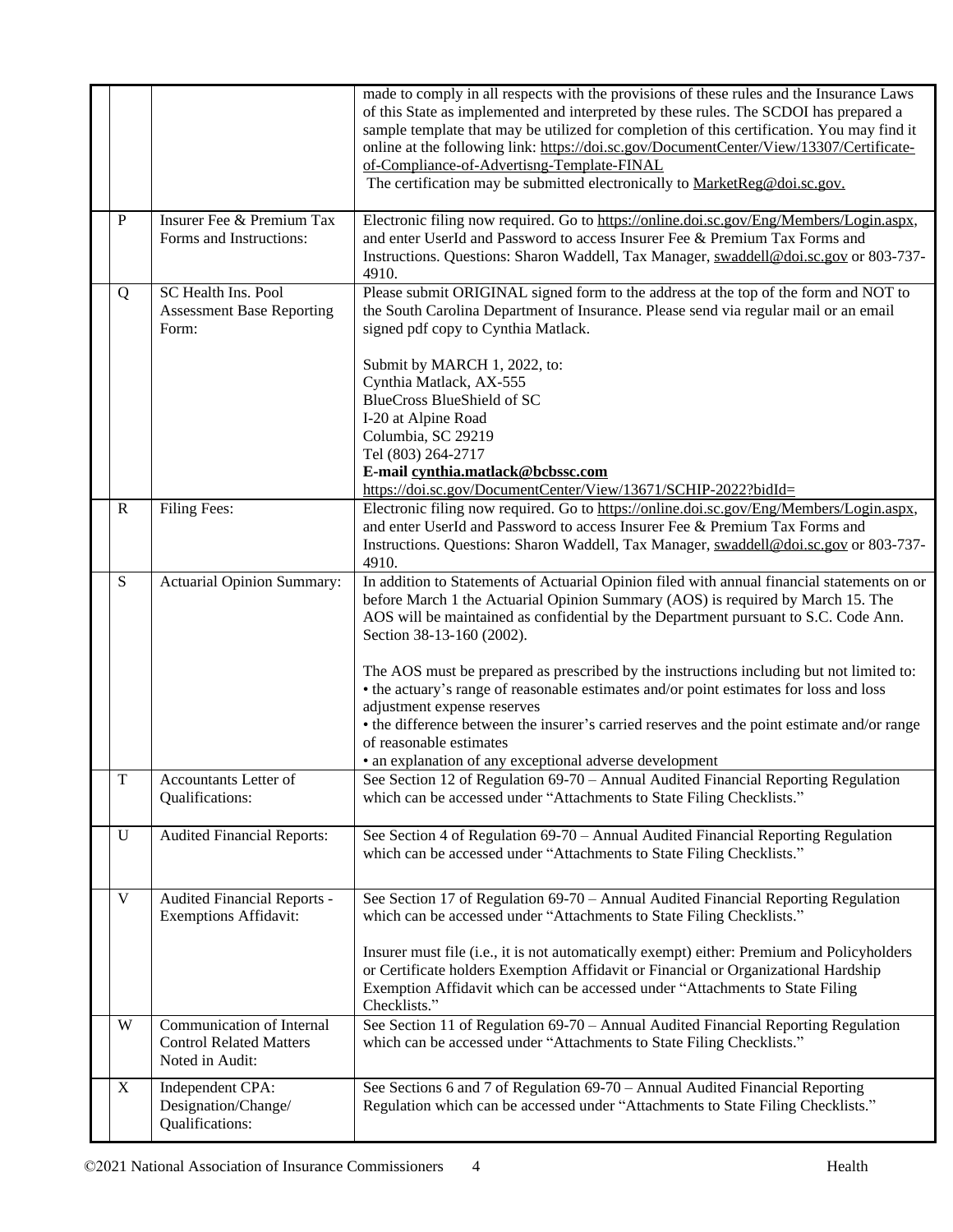| $\overline{\mathrm{Y}}$ | Management's Report of<br><b>Internal Control Over</b><br>Financial Reporting: | See Section 16 of Regulation 69-70 – Annual Audited Financial Reporting Regulation<br>which can be accessed under "Attachments to State Filing Checklists."                                                                                                                                                                                                                                                                                                                                                                                                                                                                                                                                                                                                                                    |
|-------------------------|--------------------------------------------------------------------------------|------------------------------------------------------------------------------------------------------------------------------------------------------------------------------------------------------------------------------------------------------------------------------------------------------------------------------------------------------------------------------------------------------------------------------------------------------------------------------------------------------------------------------------------------------------------------------------------------------------------------------------------------------------------------------------------------------------------------------------------------------------------------------------------------|
| Z                       | Notification of Adverse<br><b>Financial Condition:</b>                         | See Section 10 of Regulation 69-70 - Annual Audited Financial Reporting Regulation<br>which can be accessed under "Attachments to State Filing Checklists."                                                                                                                                                                                                                                                                                                                                                                                                                                                                                                                                                                                                                                    |
| AA                      | Relief from the five-year<br>rotation requirement for lead<br>audit partner    | South Carolina only requires this report if a company has requested relief from its<br>domiciliary state and does not intend to file its request electronically with the NAIC.<br>For further guidance see Sections 7D & 7E of Regulation $69-70$ – Annual Audited<br>Financial Reporting Regulation which can be accessed under "Attachments to State Filing<br>Checklist" located on the Company Information Page of the SC Department of Insurance<br>website.                                                                                                                                                                                                                                                                                                                              |
| <b>BB</b>               | Relief from the one-year<br>cooling off period for<br>independent CPA          | South Carolina only requires this report if a company has requested relief from its<br>domiciliary state and does not intend to file its request electronically with the NAIC.<br>For further guidance see Sections 7N & 7O of Regulation $69-70$ – Annual Audited<br>Financial Reporting Regulation which can be accessed under "Attachments to State Filing<br>Checklist" located on the Company Information Page of the SC Department of Insurance<br>website.                                                                                                                                                                                                                                                                                                                              |
| CC                      | Relief from the Requirements<br>for Audit Committees                           | South Carolina only requires this report if a company has requested relief from its<br>domiciliary state and does not intend to file its request electronically with the NAIC.<br>See Section 14(A) of Regulation 69-70 – Annual Audited Financial Reporting Regulation<br>which can be accessed under "Attachments to State Filing Checklists" located on the<br>Company Information Page of the SC Department of Insurance website.                                                                                                                                                                                                                                                                                                                                                          |
| DD                      | <b>Information Security</b><br>Program, Compliance                             | Pursuant to S.C. Code Ann. Section 38-99-20, Annually, each insurer domiciled in this<br>State shall submit to the director, a written statement by February fifteenth, certifying that<br>the insurer is in compliance with the requirements set forth in this section. Each insurer<br>shall maintain for examination by the department all records, schedules, and data<br>supporting this certificate for a period of five years. To the extent an insurer has identified<br>areas, systems, or processes that require material improvement, updating or redesign, the<br>insurer shall document the identification and the remedial efforts planned and underway to<br>address such areas, systems, or processes. Such documentation must be available for<br>inspection by the director. |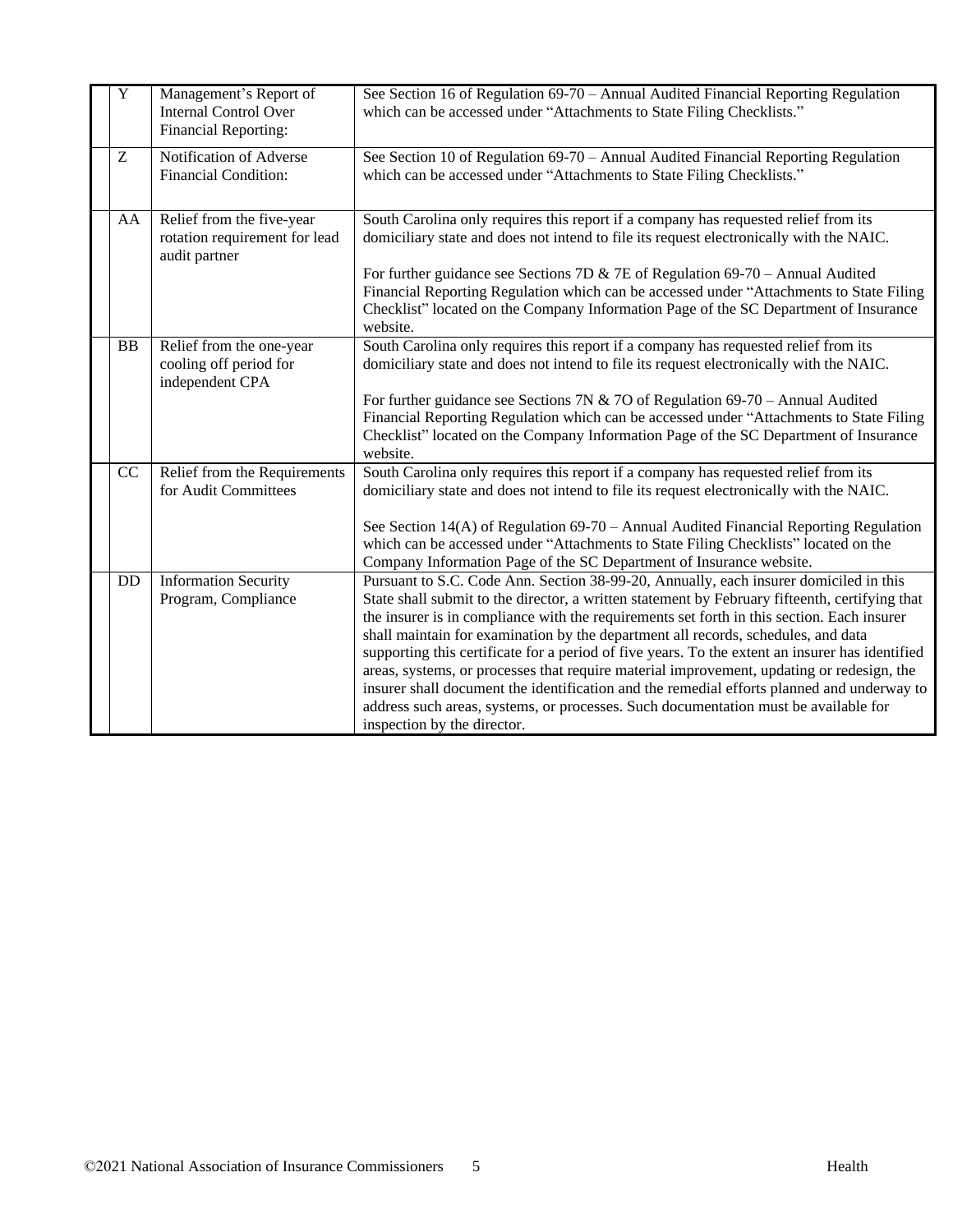#### **General Instructions For Companies to Use Checklist**

Please Note: This state's instructions for companies to file with the NAIC are included in this Checklist. The **NAIC will not be sending their own checklist this year.** 

# **Electronic Filing is intended to be filing(s) submitted to the NAIC via the NAIC Internet Filing Site which eliminates the need for a company to submit diskettes or CD-ROM to the NAIC. Companies are not required to file hard copy filings with the NAIC.**

#### **Column (1) Checklist**

Companies may use the checklist to submit to a state, if the state requests it. Companies should copy the checklist and place an "x" in this column when submitting information to the state.

### **Column (2) Line #**

Line # refers to a standard filing number used for easy reference. This line number may change from year to year.

### **Column (3) Required Filings**

Name of item or form to be filed.

The *Annual Statement Electronic Filing* includes the annual statement data and all supplements due March 1, per the *Annual Statement Instructions.* This includes all detail investment schedules and other supplements for which the *Annual Statement Instructions* exempt printed detail.

The *March.PDF Filing* is the .pdf file for annual statement data, detail for investment schedules and supplements due March 1.

The *Risk-Based Capital Electronic Filing* includes all risk-based capital data.

The *Risk-Based Capital.PDF Filing* is the .pdf file for risk-based capital data.

The *Supplemental Electronic Filing* includes all supplements due April 1, per the *Annual Statement Instructions.*

The *Supplemental.PDF Filing* is the .pdf file for all supplemental schedules and exhibits due April 1.

The *Quarterly Electronic Filing* includes the complete quarterly filing and the PDF files for all quarterly data.

The *Quarterly.PDF Filing* is the .pdf file for quarterly statement data.

The *June.PDF Filing* is the .pdf file for the Audited Financial Statements and Accountants Letter of Qualifications.

# **Column (4) Number of Copies**

,

Indicates the number of copies that each foreign or domestic company is required to file for each type of form. The Blanks (EX) Task Force modified the 1999 *Annual Statement Instructions* to waive paper filings of certain NAIC supplements and certain investment schedule detail, if such investment schedule data is available to the states via the NAIC database. The checklists reflect this action taken by the Blanks (EX) Task Force. XXX appears in the "Number of Copies" "Foreign" column for the appropriate schedules and exhibits. **Some states have chosen to waive printed quarterly and annual** statements from their foreign insurers and have chosen to rely upon the NAIC database for these filings. This waiver could include supplemental annual statement filings. The XXX in this column might signify that the state has waived **the paper filing of the annual statement and all supplements.**